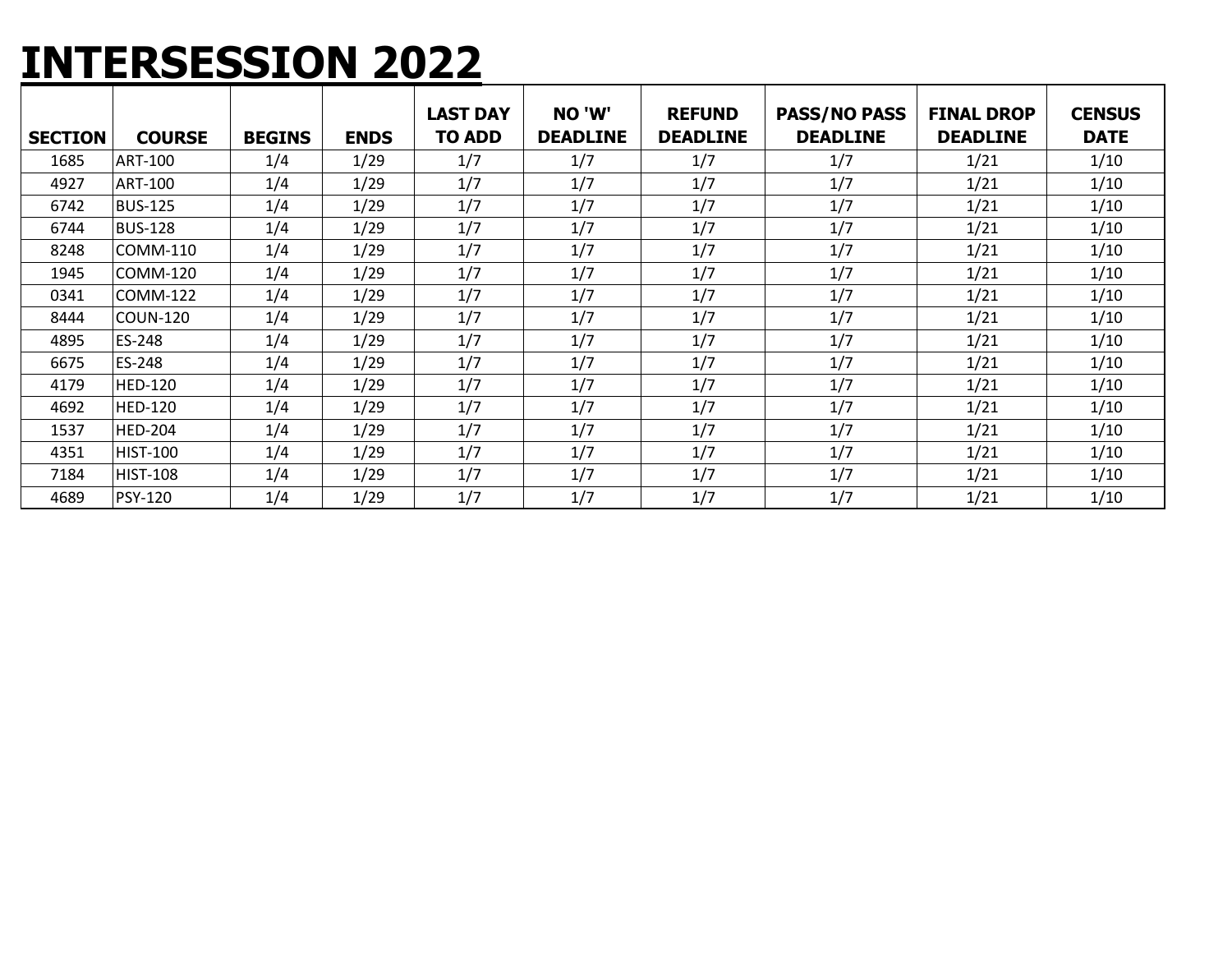# **SPRING 2022 1ST 8-WEEK DATES**

|                |                  |               |             | <b>LAST DAY</b> | NO 'W'          | <b>REFUND</b>   | <b>PASS/NO PASS</b> | <b>FINAL DROP</b> | <b>CENSUS</b> |
|----------------|------------------|---------------|-------------|-----------------|-----------------|-----------------|---------------------|-------------------|---------------|
| <b>SECTION</b> | <b>COURSE</b>    | <b>BEGINS</b> | <b>ENDS</b> | <b>TO ADD</b>   | <b>DEADLINE</b> | <b>DEADLINE</b> | <b>DEADLINE</b>     | <b>DEADLINE</b>   | <b>DATE</b>   |
| 8645           | ASL-125          | 1/31          | 3/26        | 2/4             | 2/4             | 2/4             | 2/11                | 3/11              | 2/7           |
| 9931           | <b>AUTO-111</b>  | 1/31          | 3/26        | 2/4             | 2/4             | 2/4             | 2/11                | 3/11              | 2/7           |
| 9932           | <b>AUTO-111L</b> | 1/31          | 3/26        | 2/4             | 2/4             | 2/4             | 2/11                | 3/11              | 2/7           |
| 9933           | AUTO-111T        | 1/31          | 3/26        | 2/4             | 2/4             | 2/4             | 2/11                | 3/11              | 2/7           |
| 9943           | <b>AUTO-131L</b> | 1/31          | 3/26        | 2/4             | 2/4             | 2/4             | 2/11                | 3/11              | 2/7           |
| 9944           | AUTO-131T        | 1/31          | 3/26        | 2/4             | 2/4             | 2/4             | 2/11                | 3/11              | 2/7           |
| 9949           | AUTO-143         | 1/31          | 3/26        | 2/4             | 2/4             | 2/4             | 2/11                | 3/11              | 2/7           |
| 9950           | AUTO-143L        | 1/31          | 3/26        | 2/4             | 2/4             | 2/4             | 2/11                | 3/11              | 2/7           |
| 9951           | AUTO-143T        | 1/31          | 3/26        | 2/4             | 2/4             | 2/4             | 2/11                | 3/11              | 2/7           |
| 9963           | <b>AUTO-161</b>  | 1/31          | 3/26        | 2/4             | 2/4             | 2/4             | 2/11                | 3/11              | 2/7           |
| 9964           | AUTO-161L        | 1/31          | 3/26        | 2/4             | 2/4             | 2/4             | 2/11                | 3/11              | 2/7           |
| 9965           | AUTO-161T        | 1/31          | 3/26        | 2/4             | 2/4             | 2/4             | 2/11                | 3/11              | 2/7           |
| 6715           | <b>BOT-101A</b>  | 1/31          | 3/26        | 2/4             | 2/4             | 2/4             | 2/11                | 3/11              | 2/7           |
| 4192           | <b>BOT-103A</b>  | 1/31          | 3/26        | 2/4             | 2/4             | 2/4             | 2/11                | 3/11              | 2/7           |
| 0054           | <b>BOT-114</b>   | 1/31          | 3/26        | 2/4             | 2/4             | 2/4             | 2/11                | 3/11              | 2/7           |
| 6723           | <b>BOT-118</b>   | 1/31          | 3/26        | 2/4             | 2/4             | 2/4             | 2/11                | 3/11              | 2/7           |
| 0055           | <b>BOT-129</b>   | 1/31          | 3/26        | 2/4             | 2/4             | 2/4             | 2/11                | 3/11              | 2/7           |
| 4798           | <b>BUS-120</b>   | 1/31          | 3/26        | 2/4             | 2/4             | 2/4             | 2/11                | 3/11              | 2/7           |
| 5083           | <b>BUS-125</b>   | 1/31          | 3/26        | 2/4             | 2/4             | 2/4             | 2/11                | 3/11              | 2/7           |
| 4211           | <b>BUS-128</b>   | 1/31          | 3/26        | 2/4             | 2/4             | 2/4             | 2/11                | 3/11              | 2/7           |
| 0553           | CD-106           | 1/31          | 3/26        | 2/4             | 2/4             | 2/4             | 2/11                | 3/11              | 2/7           |
| 0816           | CD-134           | 1/31          | 3/26        | 2/4             | 2/4             | 2/4             | 2/11                | 3/11              | 2/7           |
| 1589           | CD-134           | 1/31          | 3/26        | 2/4             | 2/4             | 2/4             | 2/11                | 3/11              | 2/7           |
| 1588           | CD-153           | 1/31          | 3/26        | 2/4             | 2/4             | 2/4             | 2/11                | 3/11              | 2/7           |
| 0881           | <b>COUN-120</b>  | 1/31          | 3/26        | 2/4             | 2/4             | 2/4             | 2/11                | 3/11              | 2/7           |
| 6923           | <b>COUN-120</b>  | 1/31          | 3/26        | 2/4             | 2/4             | 2/4             | 2/11                | 3/11              | 2/7           |
| 4988           | <b>CWS-100</b>   | 1/31          | 3/26        | 2/4             | 2/4             | 2/4             | 2/11                | 3/11              | 2/7           |
| 4966           | <b>CWS-101</b>   | 1/31          | 3/26        | 2/4             | 2/4             | 2/4             | 2/11                | 3/11              | 2/7           |
| 4974           | <b>CWS-102</b>   | 1/31          | 3/26        | 2/4             | 2/4             | 2/4             | 2/11                | 3/11              | 2/7           |
| 8435           | <b>CWS-105</b>   | 1/31          | 3/26        | 2/4             | 2/4             | 2/4             | 2/11                | 3/11              | 2/7           |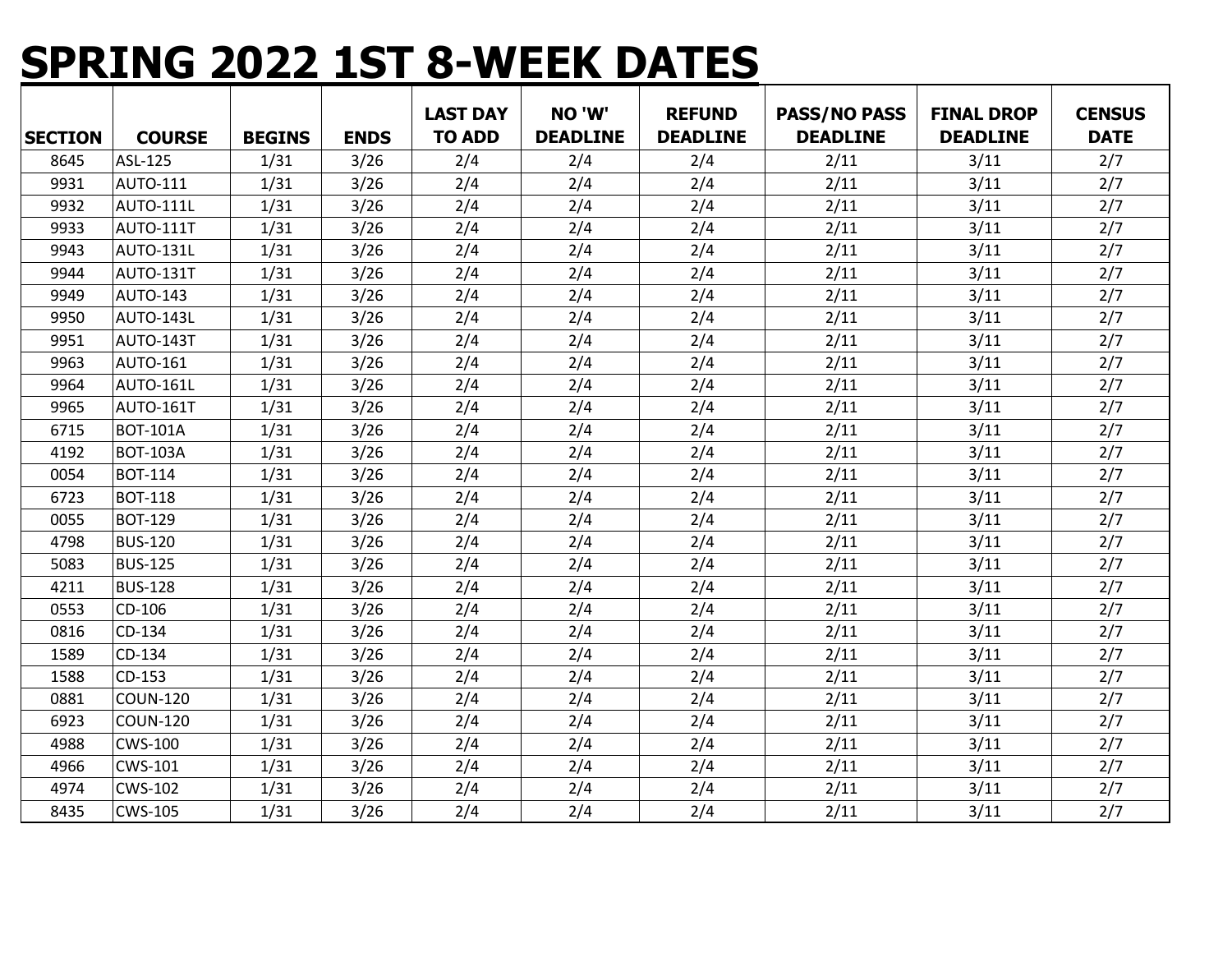# **SPRING 2022 1ST 8-WEEK DATES**

| <b>SECTION</b> | <b>COURSE</b>   | <b>BEGINS</b> | <b>ENDS</b> | <b>LAST DAY</b><br><b>TO ADD</b> | NO 'W'<br><b>DEADLINE</b> | <b>REFUND</b><br><b>DEADLINE</b> | <b>PASS/NO PASS</b><br><b>DEADLINE</b> | <b>FINAL DROP</b><br><b>DEADLINE</b> | <b>CENSUS</b><br><b>DATE</b> |
|----------------|-----------------|---------------|-------------|----------------------------------|---------------------------|----------------------------------|----------------------------------------|--------------------------------------|------------------------------|
| 0007           | <b>CWS-280</b>  | 1/31          | 3/26        | 2/4                              | 2/4                       | 2/4                              | 2/11                                   | 3/11                                 | 2/7                          |
| 6819           | <b>ECON-110</b> | 1/31          | 3/26        | 2/4                              | 2/4                       | 2/4                              | 2/11                                   | 3/11                                 | 2/7                          |
| 4233           | <b>ECON-120</b> | 1/31          | 3/26        | 2/4                              | 2/4                       | 2/4                              | 2/11                                   | 3/11                                 | 2/7                          |
| 7090           | <b>ENGL-020</b> | 1/31          | 3/26        | 2/4                              | 2/4                       | 2/4                              | 2/11                                   | 3/11                                 | 2/7                          |
| 7091           | <b>ENGL-120</b> | 1/31          | 3/26        | 2/4                              | 2/4                       | 2/4                              | 2/11                                   | 3/11                                 | 2/7                          |
| 7096           | <b>ENGL-120</b> | 1/31          | 3/26        | 2/4                              | 2/4                       | 2/4                              | 2/11                                   | 3/11                                 | 2/7                          |
| 8312           | ES-028A         | 1/31          | 3/26        | 2/4                              | 2/4                       | 2/4                              | 2/11                                   | 3/11                                 | 2/7                          |
| 8313           | <b>ES-028B</b>  | 1/31          | 3/26        | 2/4                              | 2/4                       | 2/4                              | 2/11                                   | 3/11                                 | 2/7                          |
| 8314           | ES-028C         | 1/31          | 3/26        | 2/4                              | 2/4                       | 2/4                              | 2/11                                   | 3/11                                 | 2/7                          |
| 5135           | <b>HED-120</b>  | 1/31          | 3/26        | 2/4                              | 2/4                       | 2/4                              | 2/11                                   | 3/11                                 | 2/7                          |
| 7040           | <b>HED-120</b>  | 1/31          | 3/26        | 2/4                              | 2/4                       | 2/4                              | 2/11                                   | 3/11                                 | 2/7                          |
| 7374           | <b>HED-120</b>  | 1/31          | 3/26        | 2/4                              | 2/4                       | 2/4                              | 2/11                                   | 3/11                                 | 2/7                          |
| 5403           | <b>HED-201</b>  | 1/31          | 3/26        | 2/4                              | 2/4                       | 2/4                              | 2/11                                   | 3/11                                 | 2/7                          |
| 5056           | <b>HED-202</b>  | 1/31          | 3/26        | 2/4                              | 2/4                       | 2/4                              | 2/11                                   | 3/11                                 | 2/7                          |
| 8595           | <b>HED-251</b>  | 1/31          | 3/26        | 2/4                              | 2/4                       | 2/4                              | 2/11                                   | 3/11                                 | 2/7                          |
| 7011           | <b>HIST-108</b> | 1/31          | 3/26        | 2/4                              | 2/4                       | 2/4                              | 2/11                                   | 3/11                                 | 2/7                          |
| 6898           | <b>MATH-280</b> | 1/31          | 3/26        | 2/4                              | 2/4                       | 2/4                              | 2/11                                   | 3/11                                 | 2/7                          |
| 4328           | <b>MUS-110</b>  | 1/31          | 3/26        | 2/4                              | 2/4                       | 2/4                              | 2/11                                   | 3/11                                 | 2/7                          |
| 0841           | <b>MUS-111</b>  | 1/31          | 3/26        | 2/4                              | 2/4                       | 2/4                              | 2/11                                   | 3/11                                 | 2/7                          |
| 6984           | <b>MUS-115</b>  | 1/31          | 3/26        | 2/4                              | 2/4                       | 2/4                              | 2/11                                   | 3/11                                 | 2/7                          |
| 0525           | <b>POSC-124</b> | 1/31          | 3/26        | 2/4                              | 2/4                       | 2/4                              | 2/11                                   | 3/11                                 | 2/7                          |
| 6991           | <b>POSC-170</b> | 1/31          | 3/26        | 2/4                              | 2/4                       | 2/4                              | 2/11                                   | 3/11                                 | 2/7                          |
| 5765           | <b>PSY-120</b>  | 1/31          | 3/26        | 2/4                              | 2/4                       | 2/4                              | 2/11                                   | 3/11                                 | 2/7                          |
| 8437           | RE-190          | 1/31          | 3/26        | 2/4                              | 2/4                       | 2/4                              | 2/11                                   | 3/11                                 | 2/7                          |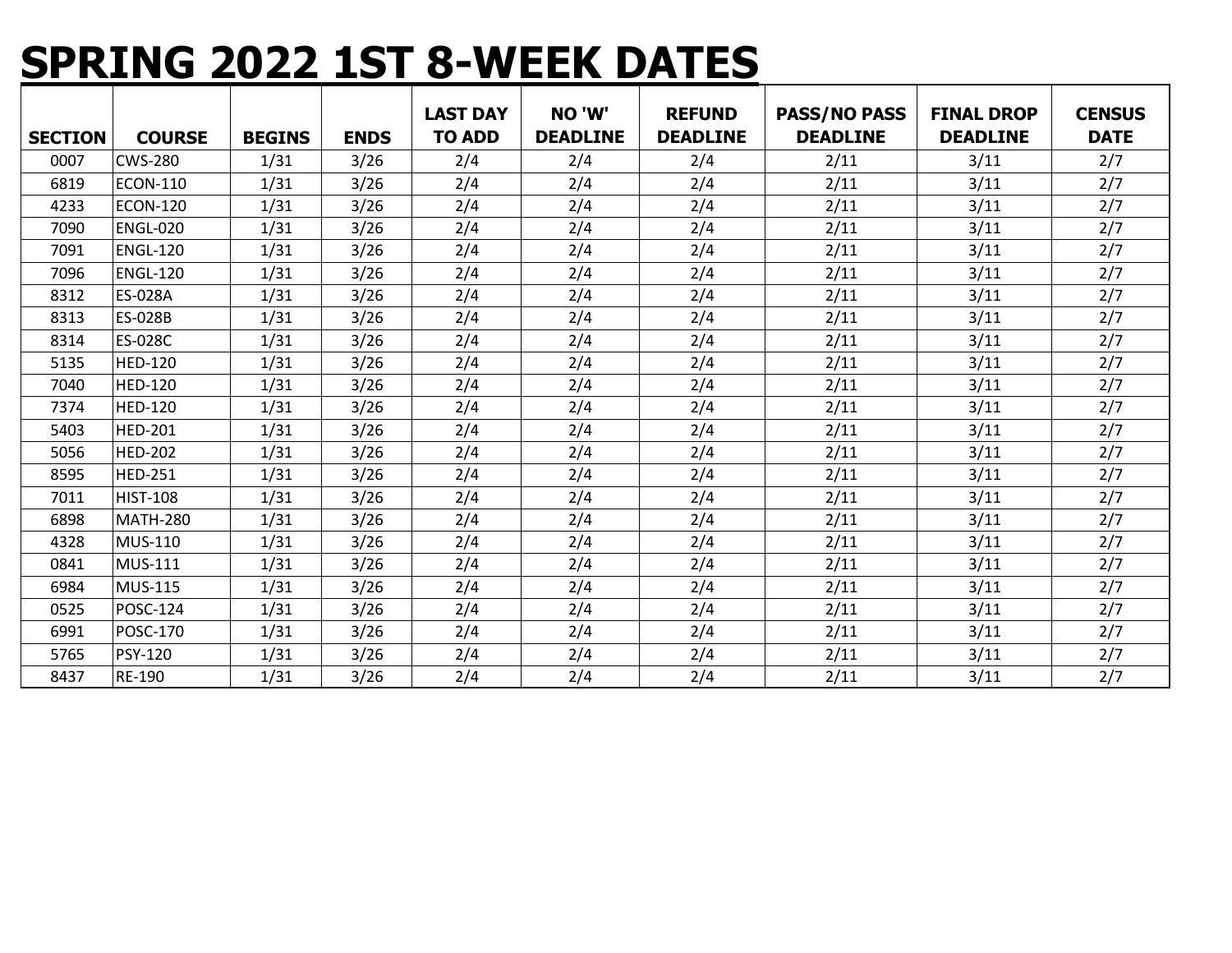## **SPRING 2022 2ND 8-WEEK DATES**

|                |                 |               |             | <b>LAST DAY</b> | NO 'W'          | <b>REFUND</b>   | <b>PASS/NO PASS</b> | <b>FINAL DROP</b> | <b>CENSUS</b> |
|----------------|-----------------|---------------|-------------|-----------------|-----------------|-----------------|---------------------|-------------------|---------------|
| <b>SECTION</b> | <b>COURSE</b>   | <b>BEGINS</b> | <b>ENDS</b> | <b>TO ADD</b>   | <b>DEADLINE</b> | <b>DEADLINE</b> | <b>DEADLINE</b>     | <b>DEADLINE</b>   | <b>DATE</b>   |
| 0129           | ARBC-180        | 4/4           | 5/28        | 4/8             | 4/8             | 4/8             | 4/15                | 5/13              | 4/11          |
| 8649           | ASL-126         | 4/4           | 5/28        | 4/8             | 4/8             | 4/8             | 4/15                | 5/13              | 4/11          |
| 0705           | ART-100         | 4/4           | 5/28        | 4/8             | 4/8             | 4/8             | 4/15                | 5/13              | 4/11          |
| 9945           | AUTO-132        | 4/4           | 5/28        | 4/8             | 4/8             | 4/8             | 4/15                | 5/13              | 4/11          |
| 9946           | AUTO-132L       | 4/4           | 5/28        | 4/8             | 4/8             | 4/8             | 4/15                | 5/13              | 4/11          |
| 9948           | AUTO-132T       | 4/4           | 5/28        | 4/8             | 4/8             | 4/8             | 4/15                | 5/13              | 4/11          |
| 9952           | AUTO-144        | 4/4           | 5/28        | 4/8             | 4/8             | 4/8             | 4/15                | 5/13              | 4/11          |
| 9953           | AUTO-144L       | 4/4           | 5/28        | 4/8             | 4/8             | 4/8             | 4/15                | 5/13              | 4/11          |
| 9955           | AUTO-144T       | 4/4           | 5/28        | 4/8             | 4/8             | 4/8             | 4/15                | 5/13              | 4/11          |
| 9967           | <b>AUTO-162</b> | 4/4           | 5/28        | 4/8             | 4/8             | 4/8             | 4/15                | 5/13              | 4/11          |
| 0479           | AUTO-162L       | 4/4           | 5/28        | 4/8             | 4/8             | 4/8             | 4/15                | 5/13              | 4/11          |
| 9969           | AUTO-162T       | 4/4           | 5/28        | 4/8             | 4/8             | 4/8             | 4/15                | 5/13              | 4/11          |
| 6718           | <b>BOT-101B</b> | 4/4           | 5/28        | 4/8             | 4/8             | 4/8             | 4/15                | 5/13              | 4/11          |
| 4196           | <b>BOT-103B</b> | 4/4           | 5/28        | 4/8             | 4/8             | 4/8             | 4/15                | 5/13              | 4/11          |
| 4198           | <b>BOT-103C</b> | 4/4           | 5/28        | 4/8             | 4/8             | 4/8             | 4/15                | 5/13              | 4/11          |
| 6720           | <b>BOT-104</b>  | 4/4           | 5/28        | 4/8             | 4/8             | 4/8             | 4/15                | 5/13              | 4/11          |
| 4200           | <b>BOT-115</b>  | 4/4           | 5/28        | 4/8             | 4/8             | 4/8             | 4/15                | 5/13              | 4/11          |
| 0057           | <b>BOT-130</b>  | 4/4           | 5/28        | 4/8             | 4/8             | 4/8             | 4/15                | 5/13              | 4/11          |
| 7213           | <b>BOT-151</b>  | 4/4           | 5/28        | 4/8             | 4/8             | 4/8             | 4/15                | 5/13              | 4/11          |
| 0053           | <b>BOT-180</b>  | 4/4           | 5/28        | 4/8             | 4/8             | 4/8             | 4/15                | 5/13              | 4/11          |
| 4800           | <b>BUS-121</b>  | 4/4           | 5/28        | 4/8             | 4/8             | 4/8             | 4/15                | 5/13              | 4/11          |
| 2730           | <b>BUS-125</b>  | 4/4           | 5/28        | 4/8             | 4/8             | 4/8             | 4/15                | 5/13              | 4/11          |
| 0867           | <b>BUS-128</b>  | 4/4           | 5/28        | 4/8             | 4/8             | 4/8             | 4/15                | 5/13              | 4/11          |
| 0569           | CD-106          | 4/4           | 5/28        | 4/8             | 4/8             | 4/8             | 4/15                | 5/13              | 4/11          |
| 0346           | <b>COMM-124</b> | 4/4           | 5/28        | 4/8             | 4/8             | 4/8             | 4/15                | 5/13              | 4/11          |
| 0883           | <b>COUN-120</b> | 4/4           | 5/28        | 4/8             | 4/8             | 4/8             | 4/15                | 5/13              | 4/11          |
| 7243           | <b>COUN-120</b> | 4/4           | 5/28        | 4/8             | 4/8             | 4/8             | 4/15                | 5/13              | 4/11          |
| 6928           | <b>COUN-140</b> | 4/4           | 5/28        | 4/8             | 4/8             | 4/8             | 4/15                | 5/13              | 4/11          |
| 7162           | COUN-150        | 4/4           | 5/28        | 4/8             | 4/8             | 4/8             | 4/15                | 5/13              | 4/11          |
| 6767           | <b>CWS-107</b>  | 4/4           | 5/28        | 4/8             | 4/8             | 4/8             | 4/15                | 5/13              | 4/11          |
| 4983           | CWS-130         | 4/4           | 5/28        | 4/8             | 4/8             | 4/8             | 4/15                | 5/13              | 4/11          |
| 4977           | <b>CWS-204</b>  | 4/4           | 5/28        | 4/8             | 4/8             | 4/8             | 4/15                | 5/13              | 4/11          |
| 6770           | <b>CWS-212</b>  | 4/4           | 5/28        | 4/8             | 4/8             | 4/8             | 4/15                | 5/13              | 4/11          |
| 8539           | <b>CWS-284</b>  | 4/4           | 5/28        | 4/8             | 4/8             | 4/8             | 4/15                | 5/13              | 4/11          |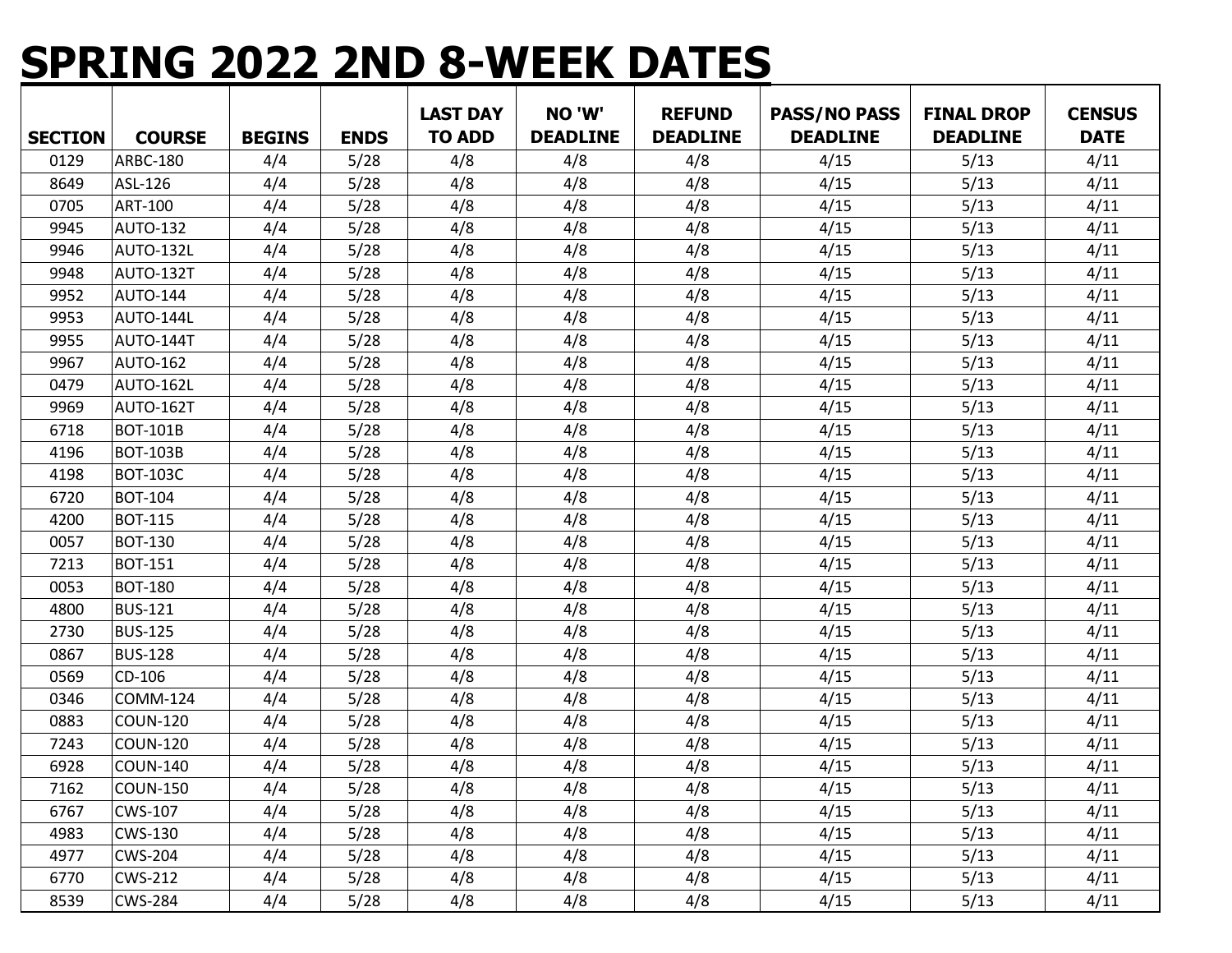## **SPRING 2022 2ND 8-WEEK DATES**

| <b>SECTION</b> | <b>COURSE</b>   | <b>BEGINS</b> | <b>ENDS</b> | <b>LAST DAY</b><br><b>TO ADD</b> | NO 'W'<br><b>DEADLINE</b> | <b>REFUND</b><br><b>DEADLINE</b> | <b>PASS/NO PASS</b><br><b>DEADLINE</b> | <b>FINAL DROP</b><br><b>DEADLINE</b> | <b>CENSUS</b><br><b>DATE</b> |
|----------------|-----------------|---------------|-------------|----------------------------------|---------------------------|----------------------------------|----------------------------------------|--------------------------------------|------------------------------|
| 4484           | <b>ECON-121</b> | 4/4           | 5/28        | 4/8                              | 4/8                       | 4/8                              | 4/15                                   | 5/13                                 | 4/11                         |
| 0582           | <b>ENGL-124</b> | 4/4           |             | 4/8                              | 4/8                       | 4/8                              | 4/15                                   |                                      | 4/11                         |
|                |                 |               | 5/28        |                                  |                           |                                  |                                        | 5/13                                 |                              |
| 0706           | <b>ENGL-124</b> | 4/4           | 5/28        | 4/8                              | 4/8                       | 4/8                              | 4/15                                   | 5/13                                 | 4/11                         |
| 7097           | <b>ENGL-124</b> | 4/4           | 5/28        | 4/8                              | 4/8                       | 4/8                              | 4/15                                   | 5/13                                 | 4/11                         |
| 8608           | ES-028A         | 4/4           | 5/28        | 4/8                              | 4/8                       | 4/8                              | 4/15                                   | 5/13                                 | 4/11                         |
| 8610           | ES-028B         | 4/4           | 5/28        | 4/8                              | 4/8                       | 4/8                              | 4/15                                   | 5/13                                 | 4/11                         |
| 8612           | ES-028C         | 4/4           | 5/28        | 4/8                              | 4/8                       | 4/8                              | 4/15                                   | 5/13                                 | 4/11                         |
| 8567           | ES-250          | 4/4           | 5/28        | 4/8                              | 4/8                       | 4/8                              | 4/15                                   | 5/13                                 | 4/11                         |
| 3756           | <b>HED-105</b>  | 4/4           | 5/28        | 4/8                              | 4/8                       | 4/8                              | 4/15                                   | 5/13                                 | 4/11                         |
| 1769           | <b>HED-120</b>  | 4/4           | 5/28        | 4/8                              | 4/8                       | 4/8                              | 4/15                                   | 5/13                                 | 4/11                         |
| 6992           | <b>HED-120</b>  | 4/4           | 5/28        | 4/8                              | 4/8                       | 4/8                              | 4/15                                   | 5/13                                 | 4/11                         |
| 8976           | <b>HED-120</b>  | 4/4           | 5/28        | 4/8                              | 4/8                       | 4/8                              | 4/15                                   | 5/13                                 | 4/11                         |
| 7004           | <b>HED-201</b>  | 4/4           | 5/28        | 4/8                              | 4/8                       | 4/8                              | 4/15                                   | 5/13                                 | 4/11                         |
| 7233           | <b>HED-202</b>  | 4/4           | 5/28        | 4/8                              | 4/8                       | 4/8                              | 4/15                                   | 5/13                                 | 4/11                         |
| 8191           | <b>HED-204</b>  | 4/4           | 5/28        | 4/8                              | 4/8                       | 4/8                              | 4/15                                   | 5/13                                 | 4/11                         |
| 0481           | <b>HED-251</b>  | 4/4           | 5/28        | 4/8                              | 4/8                       | 4/8                              | 4/15                                   | 5/13                                 | 4/11                         |
| 0544           | <b>HIST-108</b> | 4/4           | 5/28        | 4/8                              | 4/8                       | 4/8                              | 4/15                                   | 5/13                                 | 4/11                         |
| 0543           | <b>HIST-109</b> | 4/4           | 5/28        | 4/8                              | 4/8                       | 4/8                              | 4/15                                   | 5/13                                 | 4/11                         |
| 7013           | <b>HIST-109</b> | 4/4           | 5/28        | 4/8                              | 4/8                       | 4/8                              | 4/15                                   | 5/13                                 | 4/11                         |
| 4333           | MUS-110         | 4/4           | 5/28        | 4/8                              | 4/8                       | 4/8                              | 4/15                                   | 5/13                                 | 4/11                         |
| 1745           | <b>MUS-111</b>  | 4/4           | 5/28        | 4/8                              | 4/8                       | 4/8                              | 4/15                                   | 5/13                                 | 4/11                         |
| 4338           | <b>MUS-115</b>  | 4/4           | 5/28        | 4/8                              | 4/8                       | 4/8                              | 4/15                                   | 5/13                                 | 4/11                         |
| 0412           | MUS-116         | 4/4           | 5/28        | 4/8                              | 4/8                       | 4/8                              | 4/15                                   | 5/13                                 | 4/11                         |
| 6996           | <b>NUTR-158</b> | 4/4           | 5/28        | 4/8                              | 4/8                       | 4/8                              | 4/15                                   | 5/13                                 | 4/11                         |
| 0548           | <b>POSC-121</b> | 4/4           | 5/28        | 4/8                              | 4/8                       | 4/8                              | 4/15                                   | 5/13                                 | 4/11                         |
| 0359           | POSC-180        | 4/4           | 5/28        | 4/8                              | 4/8                       | 4/8                              | 4/15                                   | 5/13                                 | 4/11                         |
| 0416           | PSY-120         | 4/4           | 5/28        | 4/8                              | 4/8                       | 4/8                              | 4/15                                   | 5/13                                 | 4/11                         |
| 8285           | PSY-125         | 4/4           | 5/28        | 4/8                              | 4/8                       | 4/8                              | 4/15                                   | 5/13                                 | 4/11                         |
| 5787           | RE-191          | 4/4           | 5/28        | 4/8                              | 4/8                       | 4/8                              | 4/15                                   | 5/13                                 | 4/11                         |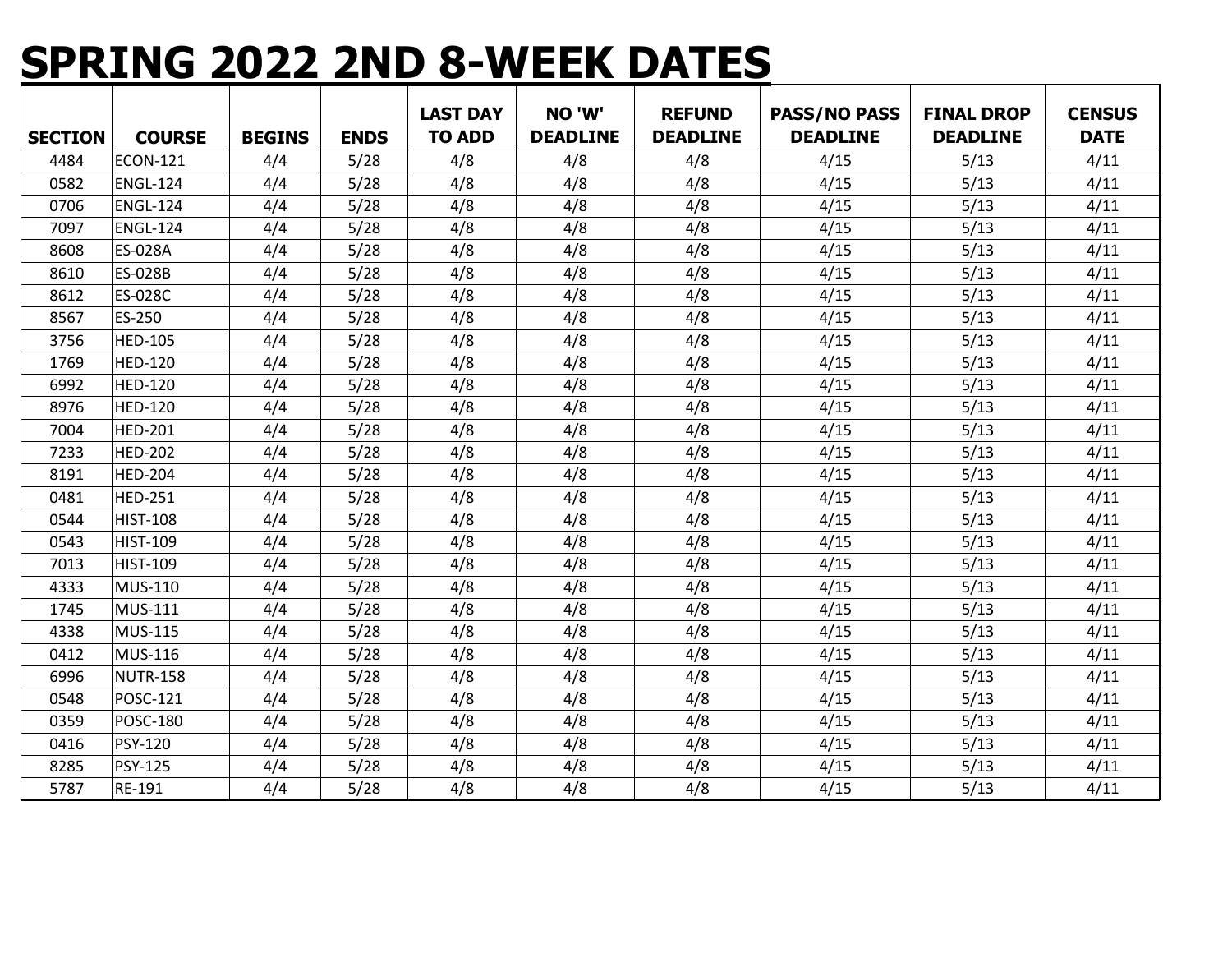# **SPRING 2022 SHORT-TERM DATES**

|                |                 |               |             | <b>LAST DAY</b> | NO 'W'          | <b>REFUND</b>   | <b>PASS/NO PASS</b> | <b>FINAL DROP</b> | <b>CENSUS</b> |
|----------------|-----------------|---------------|-------------|-----------------|-----------------|-----------------|---------------------|-------------------|---------------|
| <b>SECTION</b> | <b>COURSE</b>   | <b>BEGINS</b> | <b>ENDS</b> | <b>TO ADD</b>   | <b>DEADLINE</b> | <b>DEADLINE</b> | <b>DEADLINE</b>     | <b>DEADLINE</b>   | <b>DATE</b>   |
| 4205           | <b>BOT-126</b>  | 1/31          | 3/12        | 2/4             | 2/4             | 2/4             | 2/11                | 3/2               | 2/7           |
| 4206           | <b>BOT-127</b>  | 3/14          | 4/23        | 3/18            | 3/18            | 3/18            | 3/25                | 4/13              | 3/21          |
| 0096           | <b>BOT-128</b>  | 4/25          | 5/28        | 4/29            | 4/29            | 4/29            | 5/6                 | 5/25              | 5/2           |
| 1671           | <b>BOT-132</b>  | 2/14          | 5/21        | 3/2             | 2/18            | 2/18            | 3/12                | 4/22              | 3/3           |
| 6731           | <b>BUS-120</b>  | 2/14          | 5/28        | 2/25            | 2/25            | 2/25            | 3/11                | 4/29              | 2/28          |
| 6734           | <b>BUS-121</b>  | 2/14          | 5/28        | 2/25            | 2/25            | 2/25            | 3/11                | 4/29              | 2/28          |
| 0866           | <b>BUS-128</b>  | 2/14          | 5/28        | 2/25            | 2/25            | 2/25            | 3/11                | 4/29              | 2/28          |
| 4017           | CIS-110         | 1/31          | 4/30        | 2/15            | 2/4             | 2/4             | 2/24                | 4/1               | 2/16          |
| 5152           | CIS-120         | 1/31          | 4/30        | 2/15            | 2/4             | 2/4             | 2/24                | 4/1               | 2/16          |
| 8599           | CIS-120         | 1/31          | 4/30        | 2/6             | 2/4             | 2/4             | 2/14                | 4/4               | 2/7           |
| 8600           | CIS-121         | 1/31          | 4/30        | 2/15            | 2/4             | 2/4             | 2/24                | 4/1               | 2/16          |
| 4018           | CIS-125         | 1/31          | 4/30        | 2/15            | 2/4             | 2/4             | 2/24                | 4/1               | 2/16          |
| 1714           | CIS-290         | 2/7           | 5/7         | 2/22            | 2/11            | 2/11            | 3/3                 | 4/8               | 2/23          |
| 6914           | <b>COUN-095</b> | 2/7           | 2/12        | 2/7             | 2/6             | 2/6             | 2/8                 | 2/11              | 2/8           |
| 8828           | <b>COUN-095</b> | 4/12          | 4/16        | 4/13            | 4/11            | 4/11            | 4/15                | 4/21              | 4/14          |
| 7143           | <b>ECON-121</b> | 2/7           | 5/21        | 2/25            | 2/18            | 2/18            | 3/7                 | 4/20              | 2/26          |
| 8696           | <b>EHSM-230</b> | 4/11          | 5/14        | 4/14            | 4/15            | 4/15            | 4/18                | 5/19              | 4/18          |
| 0356           | <b>ENGL-020</b> | 2/28          | 5/28        | 3/11            | 3/4             | 3/4             | 3/24                | 4/29              | 3/16          |
| 4377           | <b>ENGL-020</b> | 2/28          | 5/28        | 3/11            | 3/4             | 3/4             | 3/24                | 4/29              | 3/16          |
| 0357           | <b>ENGL-120</b> | 2/28          | 5/28        | 3/11            | 3/4             | 3/4             | 3/24                | 4/29              | 3/16          |
| 1817           | <b>ENGL-120</b> | 2/28          | 5/28        | 3/11            | 3/4             | 3/4             | 3/24                | 4/29              | 3/16          |
| 4378           | <b>ENGL-120</b> | 2/28          | 5/28        | 3/11            | 3/4             | 3/4             | 3/24                | 4/29              | 3/16          |
| 4385           | <b>ENGL-120</b> | 1/31          | 4/30        | 2/15            | 2/4             | 2/4             | 2/24                | 4/1               | 2/16          |
| 6963           | <b>ENGL-120</b> | 1/31          | 4/30        | 2/15            | 2/4             | 2/4             | 2/24                | 4/1               | 2/16          |
| 4371           | <b>ENGL-122</b> | 1/31          | 4/30        | 2/15            | 2/4             | 2/4             | 2/24                | 4/1               | 2/16          |
| 8342           | <b>ENGL-124</b> | 2/28          | 5/28        | 3/11            | 3/4             | 3/4             | 3/24                | 4/29              | 3/16          |
| 8505           | <b>ENGL-124</b> | 2/28          | 5/28        | 3/11            | 3/4             | 3/4             | 3/24                | 4/29              | 3/16          |
| 0149           | <b>ENGL-271</b> | 1/31          | 4/30        | 2/18            | 2/4             | 2/4             | 3/4                 | 4/22              | 2/21          |
| 0561           | ES-014A         | 2/28          | 5/28        | 3/15            | 3/4             | 3/4             | 3/24                | 4/29              | 3/16          |
| 0562           | ES-014B         | 2/28          | 5/28        | 3/15            | 3/4             | 3/4             | 3/24                | 4/29              | 3/16          |
| 0563           | ES-014C         | 2/28          | 5/28        | 3/15            | 3/4             | 3/4             | 3/24                | 4/29              | 3/16          |
| 8561           | ES-206          | 12/20         | 3/11        | 1/10            | 12/24           | 12/24           | 1/7                 | 2/25              | 1/11          |